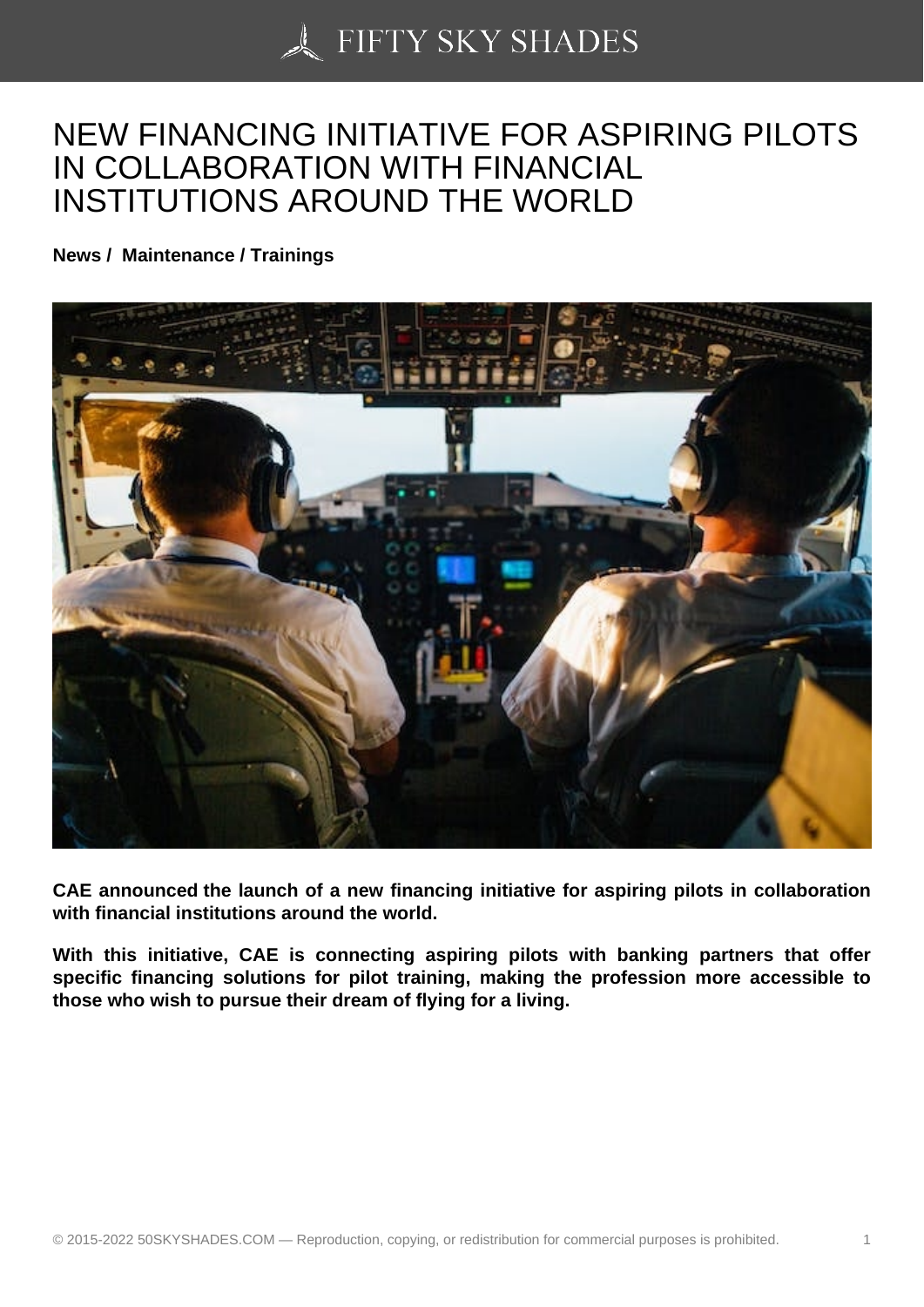Approved partners will speed up the processing of applications and will offer competitive rates. In addition, future CAE pilots will have access to a dedicated team that understands the reality of future pilots and a centralized point of contact in each of the participating banking institutions.

"Financing is a major barrier to becoming a pilot. CAE's partnership with financial institutions will help aspiring pilots finance their studies and make their dreams come true," said Nick Leontidis, CAE's Group President, Civil Aviation Training Solutions. "Despite the impact of the COVID-19 crisis on the aviation industry, CAE foresees significant demand for new commercial pilots over the next 10 years. Because it takes approximately two years to become a qualified airline pilot, this funding program will ensure that we can meet the demand for pilots when the industry recovers. As the global training partner of choice, we are pleased to be able to make it easier for aspiring pilots to train with us."

For more details about this initiative and how to benefit from it, go to www.cae.com/funding/.

CAE is in discussions with other financial institutions to expand the geographical footprint of this initiative.